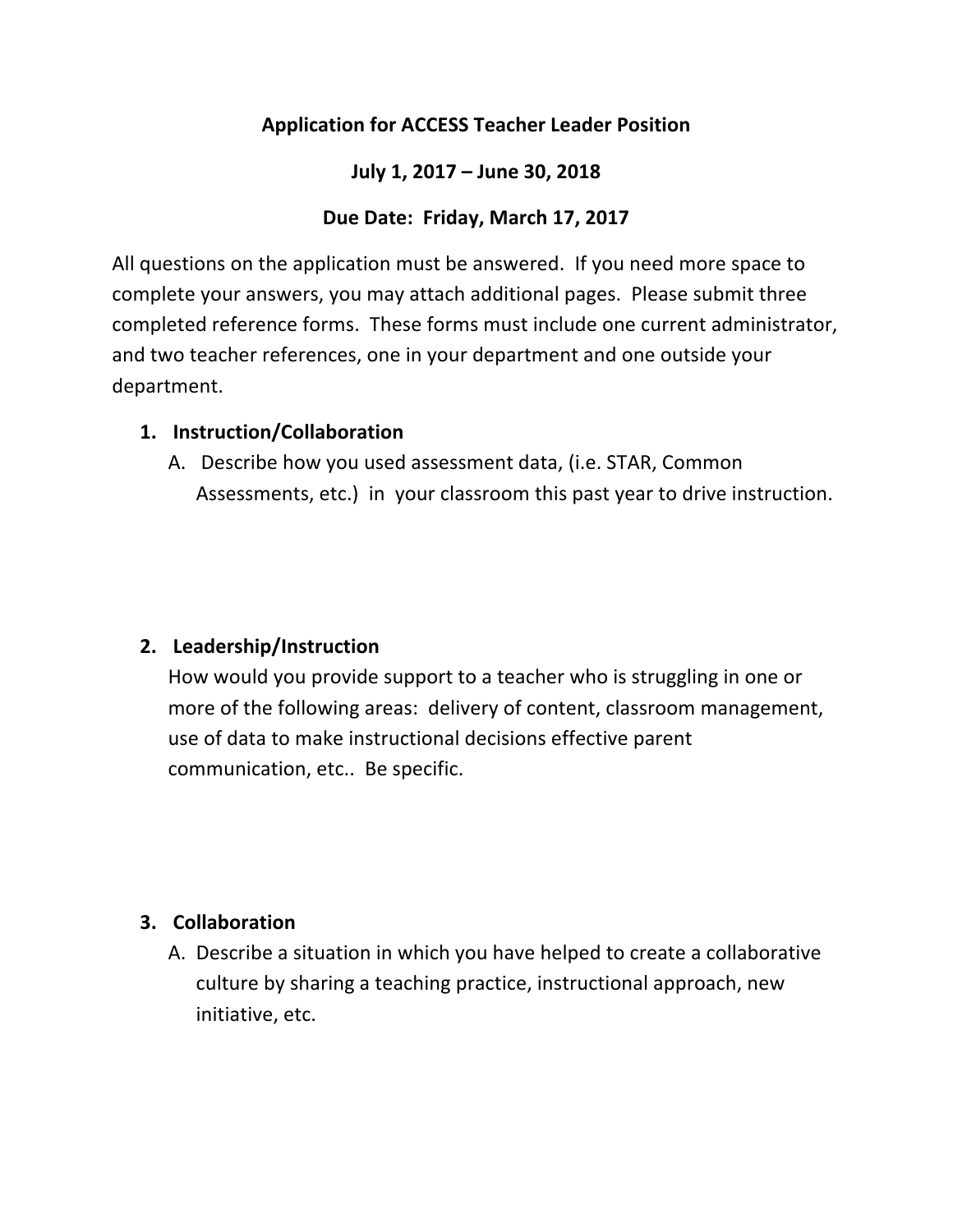### **4. Leadership**

"The mission of Haywood County Schools, in partnership with the home, school and community, is to ensure a positive, safe learning environment and to provide all students with the knowledge and skills that enable them to be lifelong learners."

Reflecting on the HCS mission statement, how will you ensure the overall mission of our district is accomplished through your role as a Teacher Leader?

#### **5. Community**

How could you foster parental involvement in your school and/or throughout Haywood County?

6. Will you be able to attend the Teacher Leader Institute on July 21 and July 24?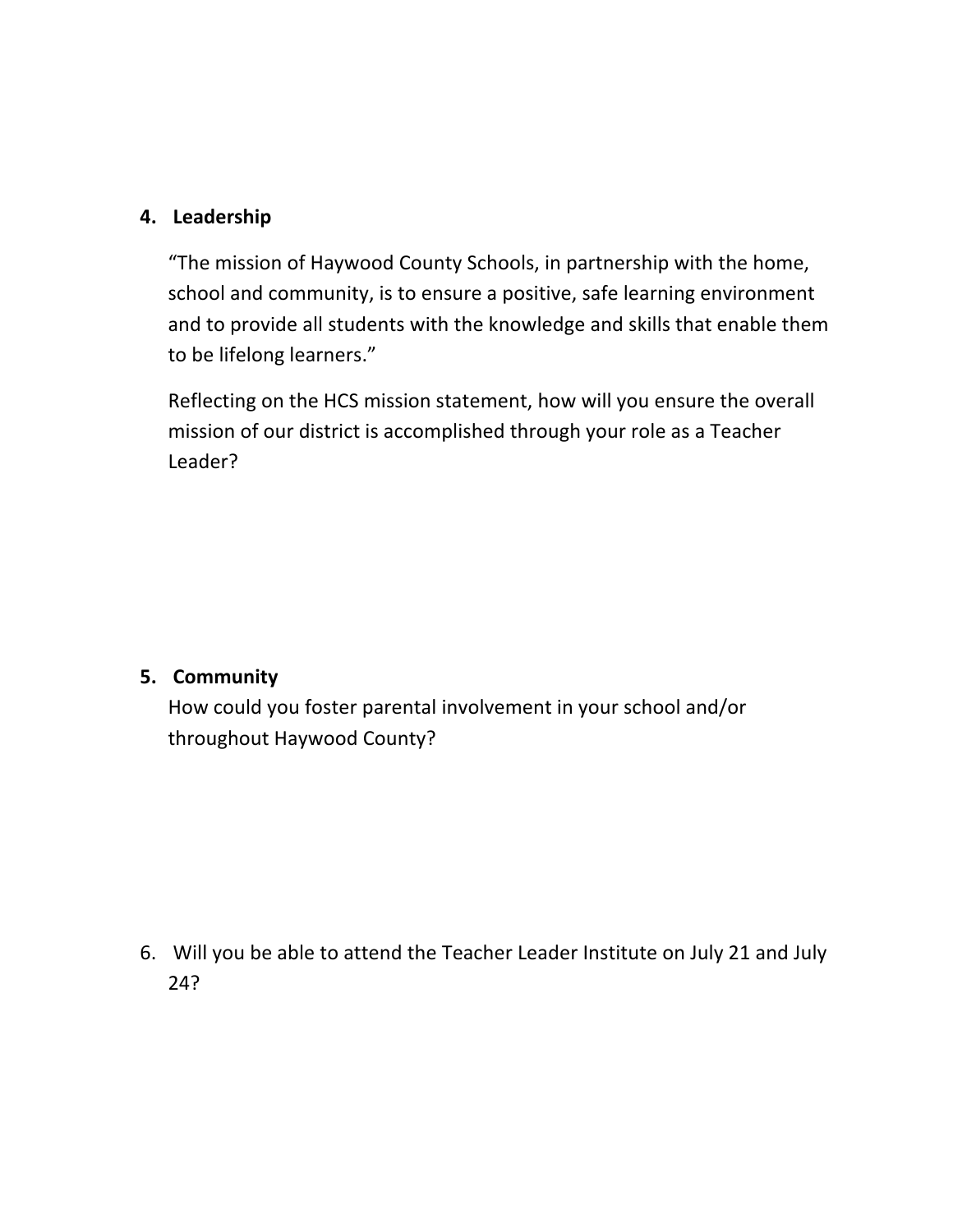## TEACHER REFERENCE FORM: **Current School Administrator**

Teacher 
 Name 
 \_\_\_\_\_\_\_\_\_\_\_\_\_\_\_\_\_\_\_\_\_\_\_\_\_\_\_\_\_\_\_\_\_\_\_

1. How does the applicant foster student growth in your building? Please cite evidence.

2. How does the applicant foster teacher growth in your building? Please cite evidence.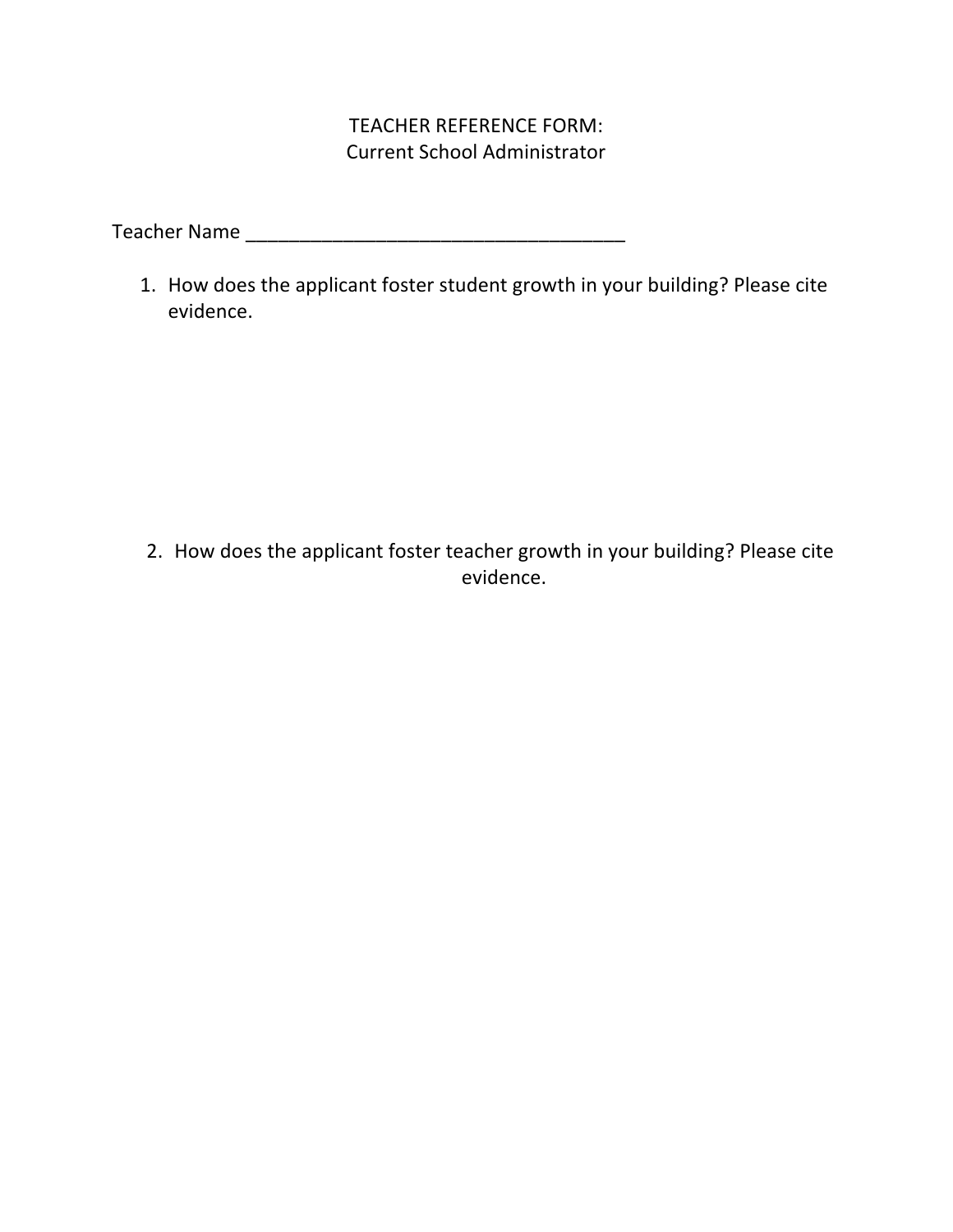# TEACHER REFERENCE FORM: TEACHER IN YOUR SCHOOL & IN THE SAME CONTENT AREA

Teacher 
 Name 
 \_\_\_\_\_\_\_\_\_\_\_\_\_\_\_\_\_\_\_\_\_\_\_\_\_\_\_\_\_\_\_\_\_\_\_

1. How does the applicant foster student growth in your building? Please cite evidence.

2. How does the applicant foster teacher growth in your building? Please cite evidence.